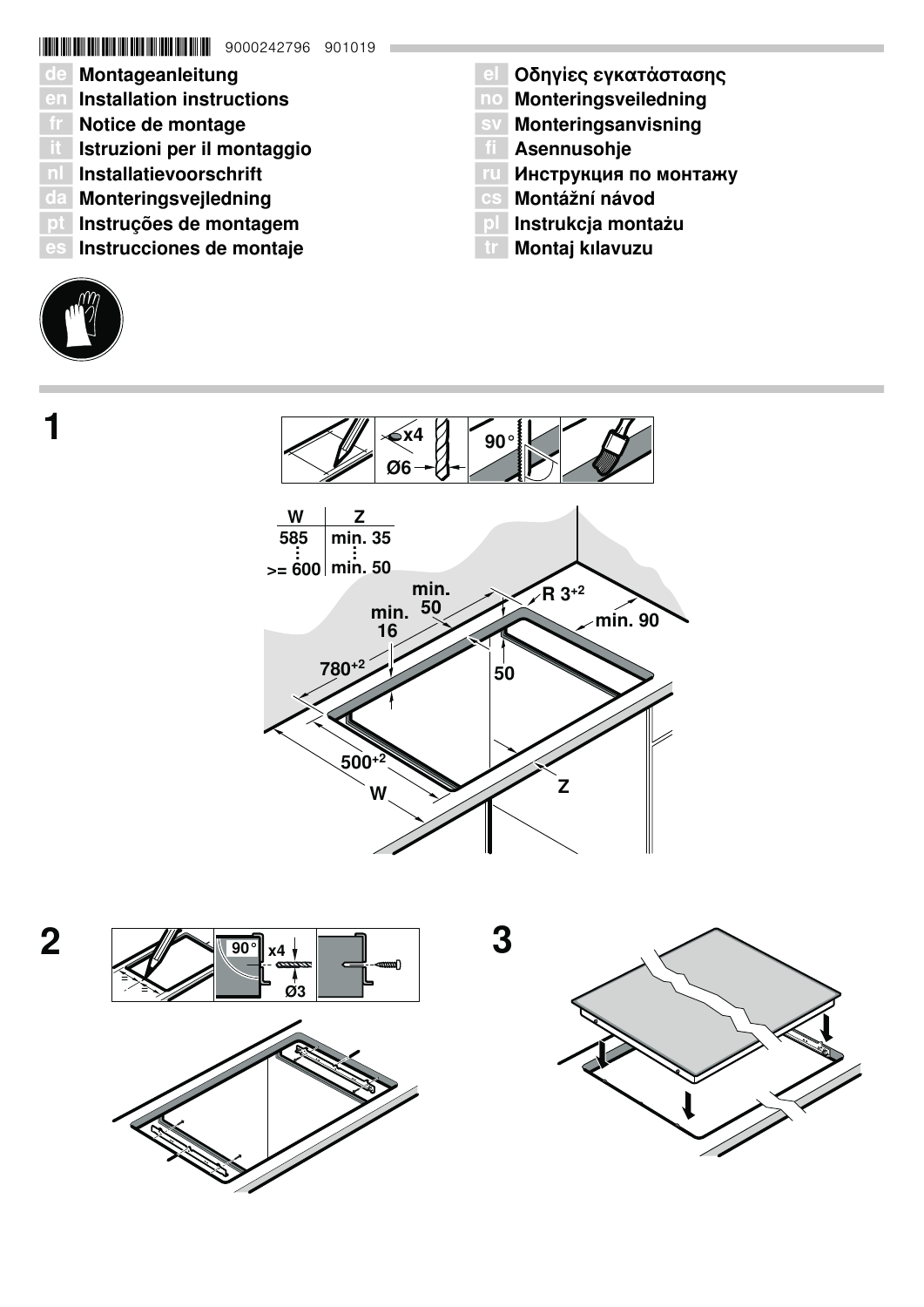## Das müssen Sie beachten

Elektrischer Anschluss: nur durch konzessionierten Fachmann. Bei Falschanschluss erlischt die Garantie.

Einbau: nur fachgerecht, bei Schäden haftet der Monteur.

Anschluss: das Gerät entspricht der Schutzklasse I und darf nur in Verbindung mit Schutzleiteranschluss betrieben werden. Installation: in der festverlegten elektrischen Installation ist eine

Trennvorrichtung in den Phasen nach den Errichtungsbestimmungen vorzusehen.

Unterbau: keine Kühlgeräte, Geschirrspüler, unbelüftete Backöfen, Waschmaschinen unterbauen.

Modular- /Kompakt-Geschirrspüler der gleichen Marke können untergebaut werden. Arbeitsplattendicke dann mindestens 40 mm.

Wird unter dem Kochfeld ein Backofen eingebaut, muss die Arbeitsplattendicke mindestens 20 mm betragen, in manchen Fällen auch mehr. Beachten Sie die Hinweise in der Montageanleitung des Backofens.

Achten Sie darauf, dass vorstehende Teile wie z.B. das Netzanschlussgehäuse oder das Netzanschlusskabel nicht mit z.B. einer Schublade kollidieren.

Zwischenboden: wenn die Kochfeldunterseite berührbar ist, muss ein Zwischenboden montiert werden.

Fragen Sie im Fachhandel nach einem Zwischenboden als Zubehör.

Wenn Sie einen eigenen Zwischenboden verwenden, muss der Mindestabstand zum Netzanschluss des Gerätes 10 mm betragen.

Arbeitsplatte: eben, waagrecht, stabil.

### $\sqrt{\Delta}$  Träger von elektronischen Implantaten!

Das Gerät kann Permanentmagnete enthalten, die elektronische Implantate wie z.B. Herzschrittmacher oder Insulinpumpen beeinflussen können. Deshalb bei der Montage einen Mindestabstand von 10 cm zu elektronischen Implantaten einhalten.

## Möbel vorbereiten - Bild 1

Einbaumöbel: mindestens 90°C temperaturbeständig. Ausschnitt: Nach Ausschnittarbeiten Späne entfernen. Schnittflächen: hitzebeständig versiegeln.

### Befestigungsschienen anbringen - Bild 2

Geflieste Arbeitsplatten: untere Schraublöcher verwenden. Arbeitsplatten aus Stein-Werkstoffen: Befestigungsschienen ankleben.

## Kochfeld anschließen und einsetzen - Bild 3

Vor Geräteanschluss Hausinstallation überprüfen. Nur nach Anschlussbild anschließen. Bei Bedarf beiliegende Kupferbrücken montieren. Netzanschlussleitung bei 3-/2-phasigem Anschluss (3N~/2N~): Typ H05 VV-F oder höherwertig; erforderlichen Adernquerschnitt entspechend der Strombelastung bestimmen. Ein Querschnitt < 1,5 mm2 ist nicht zulässig! Bei einphasigen Anschluss (1N~) ist die Netzanschlussleitung H05RR-F3G4 (Länge1m) beim Kundendienst erhältlich. Einsetzen: Anschlussleitung nicht einklemmen, nicht über scharfe Kanten führen. Bei untergebautem Backofen Leitung an den hinteren Ecken des Backofens zur Anschlussdose führen. **Hinweis:** erscheint im Display des Gerätes  $\mu$ 400 ist es falsch

angeschlossen. Gerät vom Netz trennen, Anschluss überprüfen. Kochfeld ausbauen: Das Gerät spannungslos machen. Kochfeld von unten herausdrücken.

#### en Ú Installation instructions

### You must take note of the following

**Electrical connection:** To be carried out only by a licensed electrician. Incorrect connection will invalidate the warranty. **Installation:** To be carried out only by a professional. The fitter is liable for any damage.

Connection: The appliance fulfils the requirements of protection class I and may only be operated in conjunction with a safety earth terminal.

**Installation:** In the permanent electrical installation, an all-pole isolating switch must be provided in accordance with the installation regulations. Identify the phase and neutral conductors in the socket. The appliance may be damaged if it is not connected correctly.

Installation underneath: Do not install refrigerators, dishwashers, unventilated ovens or washing machines underneath.

Modular/compact dishwashers of the same brand can be fitted underneath. Work surface thickness must then be at least 40 mm.

If an oven is installed underneath the cooktop, the worktop must be at least 20 mm thick, in certain cases even thicker. Note the information in the installation instructions for the oven.

Make sure that projecting parts such as the mains housing or the mains cable do not collide, e.g. with a drawer.

Intermediate floor: If the underside of the hob can be touched. an intermediate floor must be fitted.

Ask your specialist retailer for an intermediate floor as an accessory.

If you use your own intermediate floor, the minimum distance to the mains connection of the appliance must be 10 mm. Work surface: Level, horizontal, stable.

# $\triangle$  Wearers of electronic implants!

The appliance may contain permanent magnets which may affect electronic implants, e.g. heart pacemakers or insulin pumps. Therefore, during installation, wearers of electronic implants must maintain a minimum distance of 10 cm from the appliance.

### Preparing the units - Figure 1

Fitting unit: Heat resistant to at least 90°C. **Cut-out:** After the cutting out work is complete, remove the shavings.

Cut surfaces: Seal with heat-resistant material.

### Attaching securing rails - Fig. 2

**Tiled work surfaces:** Use the lower screw holes. Stone material work surfaces: Affix securing rails.

### Connecting and fitting the hob - Fig. 3

Before connecting the appliance, check the household installation.

Only connect according to the connection diagram. If necessary, fit the copper bridges supplied.Power cord with 3-/2 phase connection (3N~/2N~): Type H05 VV-F or higher; dimension the required cross-section of the wire according to the power load. A cross-section of  $\leq 1.5$  mm<sup>2</sup> is not permissible! With single-phase connection (1N~) the power cord H05RR-F3G4 (length 1 m) is available from customer service.

**Installing:** Do not trap the power cable and do not route it over sharp edges. If the oven is a built-under type, route the cable on the rear corners of the oven to the socket.

Note: If HHHH appears in the display, the appliance has not been connected correctly. Disconnect the appliance from the mains and check the connection.

Removing the hob: Disconnect the appliance from the power supply. Push out the hob from below.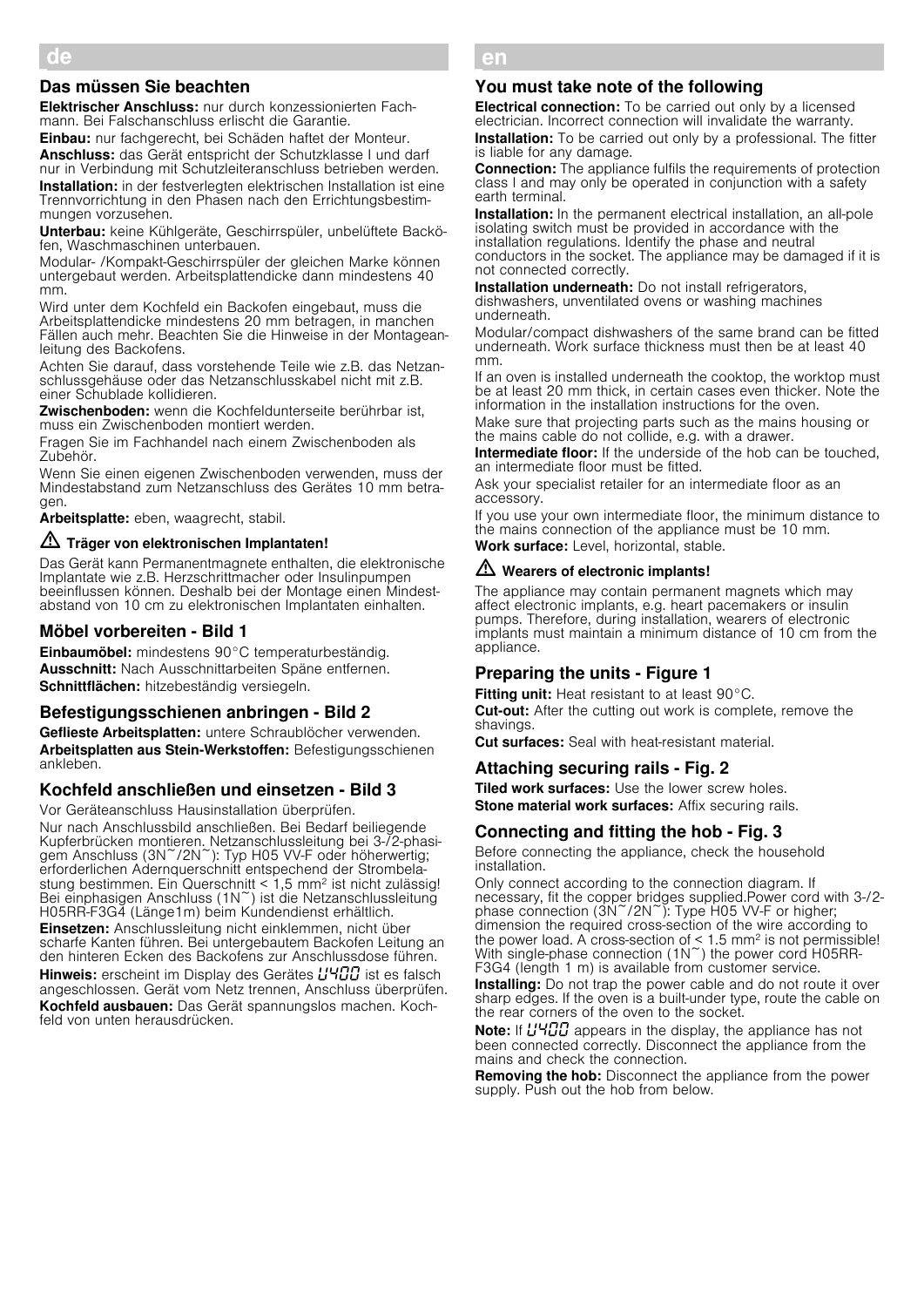# Consignes à respecter

Branchement électrique : uniquement par un spécialiste agréé. Toute erreur de branchement annule la garantie.

Encastrement : uniquement selon les règles de l'art, l'installateur est responsable en cas de dommages. Raccordement : l'appareil correspond à la classe de

protection I et ne doit être utilisé qu'avec un raccordement à la terre.

Installation : dans l'installation à câblage fixe, un système coupe-circuit dans les phases est à prévoir conformément aux réglementations d'installation.

Sous le plan de travail : ne pas installer d'appareil réfrigérant ni de lave-vaisselle, de four non ventilé ni de lave-linge.

Il est possible d'installer sous le plan de travail un lave-vaisselle compact/modulaire de la même marque. Épaisseur minimum du plan de travail 40 mm.

Si un four est installé sous la table de cuisson, l'épaisseur minimale du plan de travail doit être de 20 mm, voire plus dans certains cas. Respectez les consignes de la notice de montage du four.

Veillez à ce que les parties saillantes telles que le boîtier d'alimentation ou le câble d'alimentation n'entrent pas en collision avec un tiroir, par exemple.

Plancher intermédiaire : s'il est possible de toucher le dessous de la table de cuisson, il faut monter un fond intermédiaire. Des planchers intermédiaires sont disponibles en tant qu'accessoires dans le commerce spécialisé.

Si vous utilisez votre propre plancher intermédiaire, la distance minimale par rapport à la prise secteur de l'appareil doit être de 10 mm.

Plan de travail : plat, horizontal, stable.

# $\triangle$  Porteurs d'implants électroniques !

L'appareil peut contenir des aimants permanents qui peuvent influer sur des implants électroniques, par ex. stimulateurs cardiaques ou pompes à insuline. Pour cette raison, lors du montage, respecter une distance minimum de 10 cm par rapport aux implants électroniques.

### Préparation du meuble - fig. 1

Meuble d'encastrement : résistant à une température d'au moins 90°C.

Découpe : Enlever les copeaux après les travaux de découpe. Chants de la découpe : les sceller de façon thermostable.

### Montage des rails de fixation - fig. 2

Plans de travail carrelés : utiliser les trous de vis inférieurs. Plans de travail en matériaux pierreux : coller les rails de fixation.

### Raccordement de la table de cuisson et mise en place - fig. 3

Avant de raccorder l'appareil, vérifier l'installation domestique. Ne le raccorder que selon le schéma de raccordement. En cas de besoin, monter les ponts en cuivre joints. Cordon d'alimentation secteur pour raccordement biphasé/triphasé (3N~/2N~) : type H05 VV-F ou supérieur ; déterminer la section des fils requise en fonction de la charge électrique. Une section < 1,5 mm2 n'est pas autorisée ! Le cordon d'alimentation secteur H05RR-F3G4 (longueur 1 m) pour un raccordement monophasé (1N~) est disponible auprès du service aprèsvente<sup>1</sup>

Mise en place : ne pas coincer le câble de raccordement, ne pas le faire passer sur des arêtes coupantes. En cas de four installé en dessous, faire passer le câble au niveau des coins arrière du four jusqu'à la prise de raccordement.

Remarque : si *LIYOO* apparaît sur le display de l'appareil, c'est qu'il est mal raccordé. Débrancher l'appareil du secteur, vérifier le branchement.

Dépose de la table de cuisson : mettre l'appareil hors tension. Sortir la table de cuisson en la poussant par le bas.

# Osservare quanto segue

â Istruzioni per il montaggio

Allacciamento elettrico: solo da parte di un tecnico autorizzato. In caso di allacciamento scorretto decade la garanzia.

Montaggio: da eseguirsi esclusivamente in modo corretto; in caso di danni la responsabilità verrà imputata a chi ha eseguito il montaggio.

Collegamento: l'apparecchio rientra nella classe di protezione l e può essere messo in funzione solo se collegato a un conduttore di terra.

Installazione: durante la posa fissa dell'installazione elettrica, è da prevedere un dispositivo di separazione nelle fasi conformemente alle disposizioni dell'allestimento.

Sotto l'apparecchio: non è consentito incassare al di sotto dell'apparecchio frigoriferi, lavastoviglie, forni non ventilati o lavatrici.

Possono essere montate lavastoviglie modulari/compatte della stessa marca. Lo spessore del piano di lavoro deve essere di almeno 40 mm.

Se sotto il piano cottura viene installato un forno, lo spessore del piano di lavoro deve essere di almeno 20 mm, in alcuni casi anche di più. Prestare attenzione alle avvertenze presenti nelle istruzioni per il montaggio del forno.

Prestare attenzione che le parti sporgenti, ad es. la scatola di collegamento alla rete o il cavo per il collegamento elettrico, non tocchino ad es. un cassetto.

Ripiano intermedio: se è possibile toccare il lato inferiore del piano di cottura, è necessario montare un ripiano intermedio. Richiedere presso un rivenditore specializzato un ripiano intermedio come accessorio.

Se si utilizza un proprio ripiano intermedio, la distanza minima dal collegamento elettrico dell'apparecchio deve essere di 10 mm.

Piano di lavoro: stabile, in piano e orizzontale.

# $\triangle$  Portatori di impianti elettronici!

L'apparecchio può contenere magneti permanenti che possono agire sugli impianti elettronici, quali ad es. pacemaker o pompe di insulina. Pertanto al momento del montaggio i portatori di impianti elettronici devono mantenere una distanza minima di 10 cm.

# Preparazione del mobile: figura 1

I mobili da incasso: termostabili almeno fino a 90 °C. Foro di incasso: Rimuovere i trucioli dopo i lavori di taglio. Superfici di taglio: sigillare in modo refrattario.

# Applicazione delle guide di fissaggio: figura 2

Piani di lavoro piastrellati: utilizzare le sedi per le viti inferiori. Piani di lavoro in pietra: applicare le guide di fissaggio.

### Montaggio e allacciamento del piano di cottura: figura 3

Prima dell'allacciamento dell'apparecchio, controllare l'impianto domestico.

Attenersi soltanto allo schema di collegamento. Se occorre, montare i ponticelli in rame forniti in dotazione.Cavo di collegamento alla rete elettrica con collegamento a 3/2 fasi (3N~/2N~): modello H05 VV-F o superiore, determinare la sezione dei cavi necessaria corrispondente al carico di corrente. Una sezione < 1,5 mm<sup>2</sup> non è consentita! Con il collegamento monofase (1N $\tilde{ }$ ) è possibile richiedere il cavo di allacciamento alla rete H05RR-F3G4 (lunghezza 1 m) al servizio assistenza tecnica.

Inserimento: fare in modo che il cavo non rimanga incastrato e non passi su spigoli vivi. In caso di forni sottostanti, portare il cavo alla presa di collegamento facendolo passare dall'angolo posteriore del forno.

Avvertenze: se sul display dell'apparecchio compare L'HOO significa che l'allacciamento non è stato effettuato in modo corretto. Staccare l'apparecchio dalla rete di alimentazione e controllare l'allacciamento.

Smontaggio del piano di cottura: scollegare l'apparecchio dalla rete elettrica. Estrarre il piano di cottura spingendolo dal basso.

fr Þ Notice de montage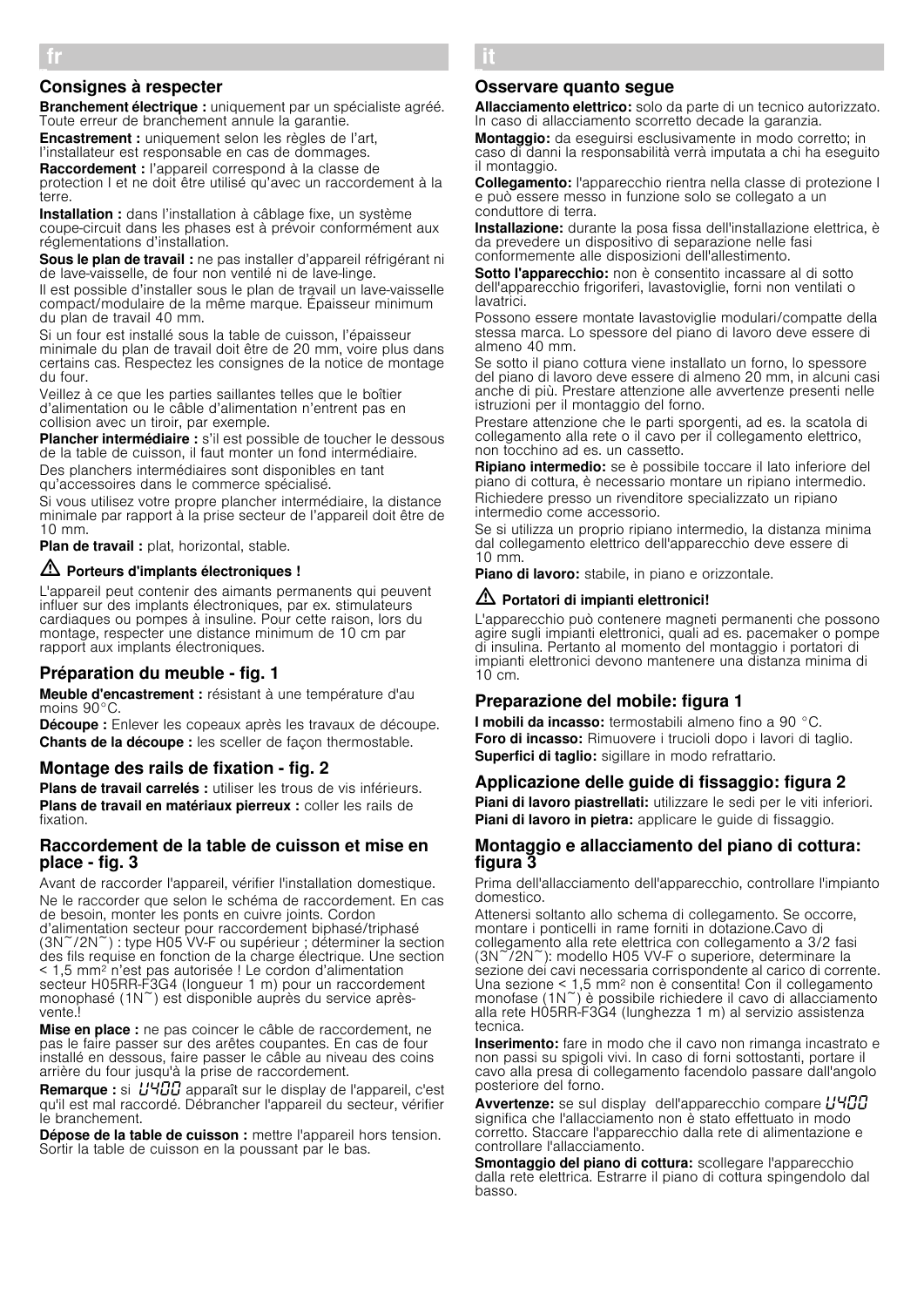# Hierop dient u te letten

Elektrische aansluiting: alleen door een erkend vakman. Bij een verkeerde aansluiting komt de garantie te vervallen.

Inbouw: alleen op deskundige wijze, bij schade is de monteur aansprakelijk.

Aansluiting: het apparaat voldoet aan beveiligingsklasse I en mag alleen met een geaarde aansluiting worden gebruikt.

Installatie: de vast aangelegde elektrische installatie moet volgens de installatievoorschriften in de fasen worden voorzien van een scheidingsinrichting.

Onderbouw: geen koelkasten, vaatwassers, bakovens zonder ventilatie of wasmachines eronder inbouwen.

Er kunnen modulaire/compacte vaatwassers van hetzelfde merk eronder worden ingebouwd. Dikte van het werkblad moet dan minstens 40 mm zijn.

Als onder de kookplaat een bakoven wordt ingebouwd, moet de dikte van het werkblad minstens 20 mm zijn, in sommige gevallen ook meer. Neem de aanwijzingen in de montagehandleiding van de bakoven in acht.

Let erop dat uitstekende delen, zoals de behuizing of het snoer van de netaansluiting, niet in botsing komen met bijvoorbeeld een lade.

Tussenschot: wanneer de onderkant van de kookplaat kan worden aangeraakt, moet er een tussenschot worden gemonteerd.

Informeer in de vakhandel of er een tussenschot als accessoire verkrijgbaar is.

Wanneer u een eigen tussenschot gebruikt, moet de minimale afstand tot de netaansluiting van het apparaat 10 mm zijn.

Werkblad: vlak, waterpas en stabiel.

# $\sqrt{D}$  Dragers van elektronische implantaten!

Het apparaat kan permanentmagneten bevatten die elektronische implantaten, zoals pacemakers of insulinepompen, kunnen beïnvloeden. Houd daarom bij de montage een afstand van minstens 10 cm tot elektronische implantaten aan.

# Meubel voorbereiden - Afbeelding 1

Inbouwmeubel: tenminste bestand tegen een temperatuur van  $90^{\circ}$ C.

Uitsnijding: Na uitsnijwerkzaamheden de spaanders verwijderen.

Snijvlakken: hittebestendig afdichten.

# Bevestigingsrails aanbrengen - Afbeelding 2

Betegelde werkbladen: onderste schroefgaten gebruiken. Werkbladen van steenmateriaal: bevestigingsrails verlijmen.

# Kookplaat aansluiten en inbrengen - Afbeelding 3

Voor aansluiting van het toestel de huisinstallatie controleren. Alleen aansluiten volgens het aansluitschema. Zo nodig de bijbehorende koperbrug monteren.Netaansluitleiding bij 3-/2 fasige aansluiting (3N $\degree$ /2N $\degree$ ): type H05 VV-F of hoogwaardiger; vereiste aderdiameter vaststellen aan de hand van de stroombelasting. Een diameter < 1,5 mm2 is niet toegestaan! Voor enkelfasige aansluiting (1N~) is bij de servicedienst de netaansluitleiding H05RR-F3G4 (lengte 1 m) verkrijgbaar. Inbrengen: aansluitkabel niet inklemmen, niet over scherpe randen leiden. Is er een oven ondergebouwd, dan de kabel via de achterste hoeken van de oven naar de aansluitdoos leiden.

Aanwijzing: verschijnt er op het display van het apparaat  $U$ …‹‹, dan is het verkeerd aangesloten.De stekker uit het stopcontact halen, aansluiting controleren.

Kookplaat demonteren: Het apparaat spanningsloos maken. Kookplaat van onderuit naar buiten drukken.

#### da × Monteringsvejledning

# Overhold følgende anvisninger:

Elektrisk tilslutning: Må kun foretages af en autoriseret elektriker. Ved forkert tilslutning bortfalder garantiens gyldighed. Montering: Skal udføres fagligt korrekt, ved evt. skader hæfter montøren.

Tilslutning: Apparatet opfylder beskyttelsesklasse I og må udelukkende anvendes med tilsluttet jordforbindelse. Installation: Ved en fast elektrisk installation skal der være monteret en afbryderanordning på faserne i henhold til installationsbestemmelserne.

Indbygning: Der må ikke indbygges køle-/fryseskabe, opvaskemaskiner, uventilerede ovne eller vaskemaskiner under apparatet.

Modul-/kompaktopvaskemaskiner af samme mærke kan indbygges under apparatet. I så fald skal bordpladetykkelsen være mindst 40 mm.

Hvis der indbygges en ovn under kogetoppen, skal bordpladetykkelsen være mindst 20 mm og i nogle tilfælde også mere. Følg anvisningerne i ovnens monteringsvejledning.

Sørg for, at fremspringende dele, som f.eks. nettilslutningsboksen eller netledningen, ikke kolliderer med f.eks. en skuffe.

Mellembunde: Hvis kogetoppens underside kan berøres, skal der monteres en mellembund.

Der kan fås mellembunde som tilbehør hos forhandleren. Hvis der anvendes en anden mellembund, skal afstanden til apparatets nettilslutning være mindst 10 mm.

Bordplade: Plan, vandret, stabil.

### $\langle \cdot \rangle$  Personer med elektroniske implantater!

Apparatet kan indeholde permanente magneter, som kan påvirke elektroniske implantater, f.eks. pacemakere eller insulinpumper. Overhold derfor en minimumafstand på 10 cm til elektroniske implantater ved montagen.

# Forberedelse af køkkenelement - figur 1

Køkkenelementer til indbygning: Som minimum temperaturbestandige til 90ºC.

Udskæring: Fjern alle spåner, når udskæringen er færdig. Snitflader: Skal forsynes med varmebestandig forsegling.

# Placering af monteringsskinner - figur 2

Bordplader med fliser: Anvend de nederste skruehuller. Bordplader af sten-materialer: Klæb monteringsskinnerne på.

# Tilslutning og isætning af kogesektion figur 3

Kontroller den elektriske installation i huset, inden apparatet tilsluttes.

Må kun tilsluttes iht. tilslutningsdiagrammet. Monter om nødvendigt de leverede kobberpolbroer.Nettilslutningsledning ved 3-/2-faset tilslutning (3N~/2N~): Type H05 VV-F eller højere. Fastlæg det nødvendige ledningskvadrat svarende til strømbelastningen. Et ledningskvadrat på < 1,5 mm2 er ikke tilladt! Ved enfaset tilslutning (1N~) fås nettilslutningsledningen H05RR-F3G4 (længde 1 m) hos kundeservice.

Indbygning: Tilslutningsledningen må ikke komme i klemme og ikke lægges over skarpe kanter. Hvis der er indbygget en ovn nedenunder, skal ledningen føres over ovnens bageste hjørner til tilslutningsdåsen.

Bemærk: Hvis HHOO vises i apparatets display, er det tilsluttet forkert.Afbryd strømforsyningen til apparatet, og kontroller tilslutningen.

Demontere kogesektion: Apparatet skal gøres spændingsløst. Tryk kogesektionen op nedefra.

nl é Installatievoorschrift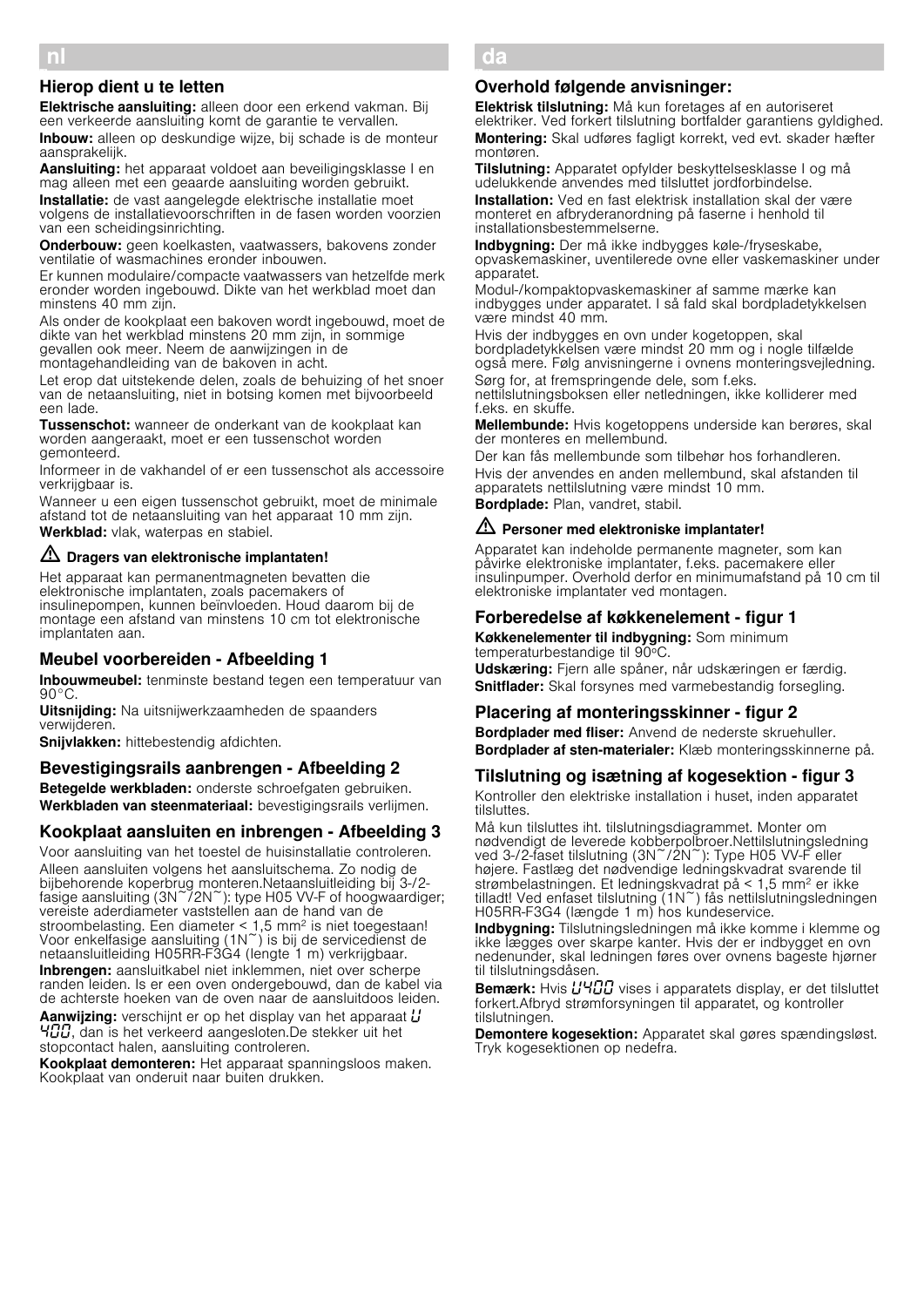Liaacão elétrica: deve ser efetuada apenas por um especialista. Uma ligação errada anula a garantia.

Montagem: apenas conforme especificado, em caso de danos, a responsabilidade será do instalador.

Ligação: o aparelho corresponde à classe de proteção I e só pode ser utilizado em conjunto com um condutor de proteção. Instalação: na instalação elétrica fixa deve estar previsto um dispositivo de corte nas fases de acordo com as regras de instalação.

Instalação por baixo do equipamento: por baixo não devem ser instalados equipamentos de frio, máquinas de lavar loiça, fornos sem ventilação, máquinas de lavar roupa.

As máquinas de lavar loiça modulares/compactas da mesma marca podem ser instaladas por baixo do equipamento. Nesse caso, a espessura da bancada de trabalho deve ser, no mínimo, de 40 mm.

Em caso de montagem de um forno por baixo da placa de cozinhar, a espessura da bancada de trabalho tem de ser de, no mínimo, 20 mm e em alguns casos até mais do que isso. Respeite as indicações constantes das instruções de montagem do forno.

Certifique-se de que as peças salientes, como p. ex. a caixa da fonte de alimentação ou o cabo de ligação à rede elétrica, não colidem com, p. ex., uma gaveta.

Fundo intermédio: se for possível tocar na parte inferior da placa de cozinhar, é necessário montar um fundo intermédio. Procure no comércio especializado um fundo intermédio como acessório.

Se utilizar um fundo intermédio próprio, a distância mínima em relação à ligação elétrica do aparelho deverá ser de 10 mm.

Bancada de trabalho: plana, horizontal, robusta.

# $\mathbb{Z}$  Portadores de implantes eletrónicos!

O aparelho pode conter ímanes permanentes que podem afetar implantes eletrónicos, por exemplo, pacemakers ou bombas de insulina. Por isso, durante a montagem deve respeitar-se uma distância mínima de 10 cm em relação aos implantes eletrónicos.

# Preparar o móvel - figura 1

Móvel de montagem: resistência mínima a temperaturas até 90°C.

Abertura recortada: Depois de proceder aos trabalhos de recorte, remova as aparas.

Superfícies cortadas: sele-as de modo a que resistam a temperaturas elevadas.

### Colocar as calhas de fixação - figura 2

Bancadas ladrilhadas: utilize os furos de aparafusamento inferiores.

Bancadas de materiais em pedra: cole as calhas de fixação.

# Ligar e colocar a placa de cozinhar - figura 3

Antes de ligar o aparelho, verifique a instalação da casa. Ligar apenas de acordo com o esquema de ligações. Se necessário, monte as pontes de cobre juntamente fornecidas.Cabo de ligação à rede no caso de uma ligação trifásica/bifásica (3N<sup>~</sup>/2N~): tipo H05 VV-F ou superior; determinar a secção transversal do cabo de acordo com a carga elétrica. Não é permitida uma secção transversal < 1,5 mm2! No caso de uma ligação monofásica (1N~), o cabo de ligação à rede H05RR-F3G4 (comprimento 1 m) está disponível no serviço de assistência técnica.

Colocação: Não entale o cabo de ligação nem o passe por arestas vivas. Se existir um forno instalado por baixo, passe o cabo pelos cantos posteriores do forno até à tomada.

Nota: se aparecer no visor do aparelho  $\mu$ 400 a ligação foi efetuada incorretamente. Desligue o aparelho da corrente e verifique a ligação.

Desmontar a placa de cozinhar: deslique o aparelho da corrente. Retire a placa de cozinhar, pressionando por baixo.

#### Û Instrucciones de montaje Se debe tener en cuenta:

es

Conexión eléctrica: solo a cargo de un técnico especialista autorizado. Si se hace una conexión incorrecta, la garantía no tendrá validez.

Montaje: conforme a las reglas profesionales, en caso de daños, el responsable será el montador.

Conexión: el aparato pertenece a la clase de protección I y solo puede utilizarse en combinación con una conexión con conductor de toma a tierra.

Instalación: según las normas, la instalación eléctrica con toma de tierra deberá constar de un dispositivo de separación en las fases.

Montaje bajo encimera: no montar bajo encimeras neveras, lavavajillas, hornos sin ventilación ni lavadoras.

Los lavavajillas modulares o compactos de la misma marca se pueden montar bajo encimeras. En tal caso, el grosor de la encimera debe ser de al menos 40 mm.

Si se instala un horno debajo de la placa de cocción, el grosor de la encimera debe ser al menos de 20 mm, en algunos casos, incluso más. Observe las indicaciones de las instrucciones de montaje del horno.

Prestar atención a que ninguna parte que sobresalga, como la caja de la conexión a red o el cable de conexión a red, choque, p. ej., con un cajón.

Fondo intermedio: si la parte inferior de la placa de cocción queda accesible, debe montarse un fondo intermedio. Pedir en un establecimiento especializado un fondo intermedio como accesorio.

Si se utiliza un fondo intermedio propio, la distancia mínima de la conexión a red del aparato debe ser de 10 mm. Encimera: plana, horizontal, estable.

# $\sqrt{2}$  ¡Personas con implantes electrónicos!

El aparato puede contener imanes permanentes, los cuales pueden repercutir en el correcto funcionamiento de implantes electrónicos, como marcapasos o bombas de insulina. Por ello, durante el montaje es necesario mantener una distancia mínima de 10 cm respecto a implantes electrónicos.

### Preparación de los muebles - Figura 1

Muebles empotrados: resistentes a una temperatura de 90°C como mínimo.

Hueco: Retirar las virutas después de los trabajos de corte. Superficies de corte: sellar con material resistente al calor.

# Montar las guías de sujeción - Figura 2

Encimeras alicatadas: utilizar los taladros roscados inferiores. Encimeras de piedra: encolar las guías de sujeción.

### Conexión y montaje de la placa de cocción - Figura 3

Comprobar la instalación doméstica antes de conectar el aparato.

Conectar únicamente conforme al esquema de conexión. En caso necesario, montar los puentes de cobre

suministrados.Cable de conexión a la red de con conexión trifásica o de dos fases (3N~/2N~): tipo H05VV-F o superior. Determinar la sección de los hilos necesaria en función de la carga eléctrica. ¡No utilizar una sección transversal <1,5 mm2! En caso de una conexión monofásica (1N~), el cable de conexión a la red H05RR F3G4 (1 m de largo) se encuentra disponible en nuestro servicio de asistencia técnica.

Colocación: no aprisionar el cable de conexión ni pasarlo por bordes afilados. Si hay un horno montado debajo, pasar el cable por las esquinas traseras del horno hasta la caja de conexión.

**Aviso:** Si en la pantalla del aparato aparece  $L'$ H $L''$ , significa que está mal conectado.Desconectar el aparato de la red y comprobar la conexión.

Desmontaje de la placa de cocción: desconectar el aparato de la corriente. Extraer la placa de cocción empujando desde abajo.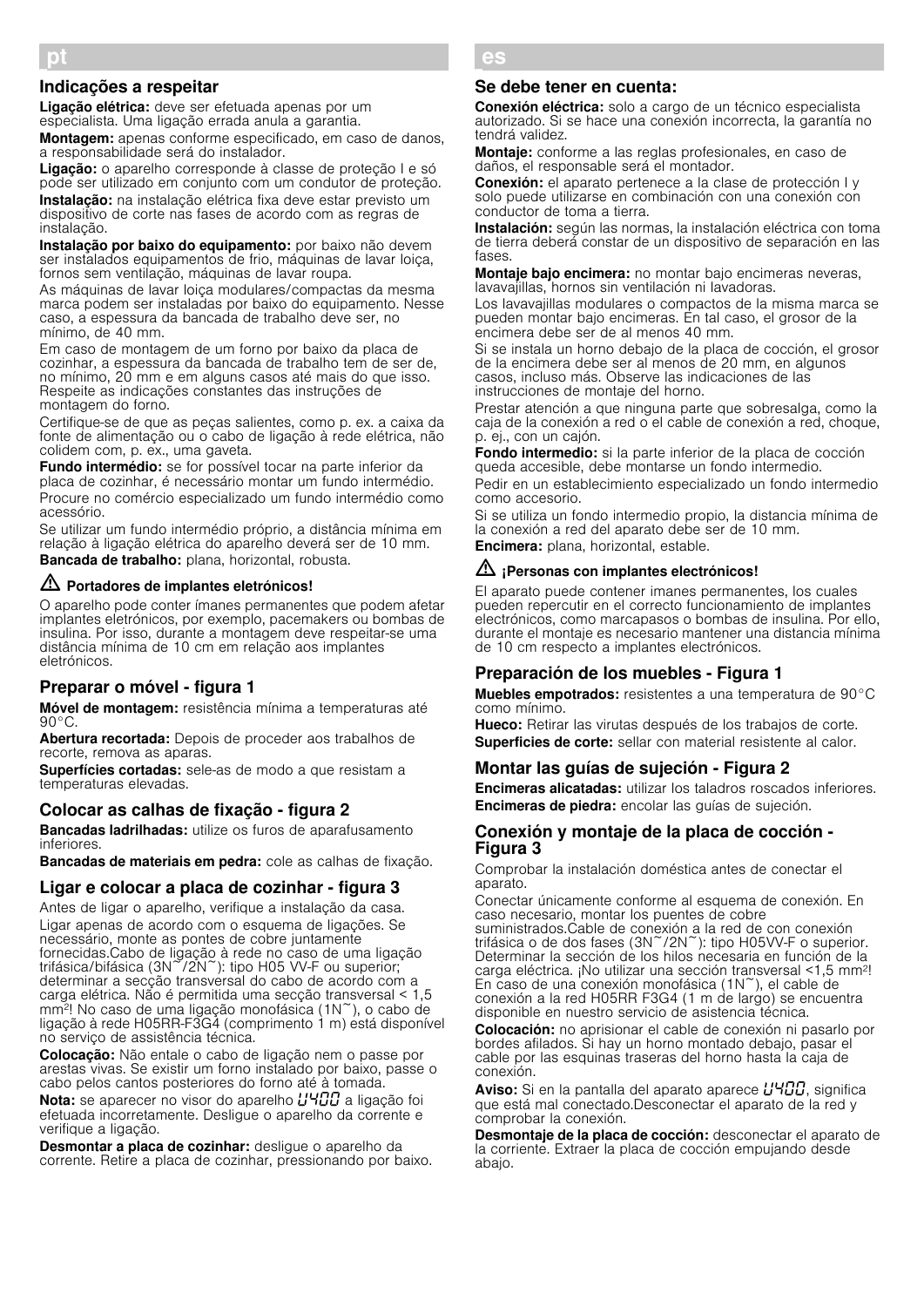# Αυτό πρέπει να προσέξετε

Ηλεκτρική σύνδεση: Μόνο από έναν αδειούχο ηλεκτρολόγο. Σε περίπτωση εσφαλμένης σύνδεσης παύει να ισχύει η εγγύηση. Τοποθέτηση: Μόνο εξειδικευμένη εγκατάσταση, σε περίπτωση ζημιών την ευθύνη φέρει ο εγκαταστάτης.

Σύνδεση: Η συσκευή αντιστοιχεί στην κατηγορία προστασίας I και επιτρέπεται να λειτουργεί μόνο σε συνδυασμό με σύνδεση αγωγού προστασίας (γείωση).

Εγκατάσταση: Στη μόνιμη ηλεκτρική εγκατάσταση πρέπει να προβλέπεται μια διάταξη διακοπής στις φάσεις σύμφωνα με τους κανονισμούς εγκατάστασης.

Τοποθέτηση κάτω από τον πάγκο εργασίας: Καμία τοποθέτηση κάτω από τον πάγκο εργασίας ψυγείων, πλυντηρίων πιάτων, φούρνων χωρίς αερισμό, πλυντηρίων ρούχων.

Δομοστοιχειωτά/συμπαγή πλυντήρια πιάτων της ίδιας μάρκας μπορούν να τοποθετηθούν από κάτω. Τότε πάχος πάγκου εργασίας το λιγότερο 40 mm.

Εάν κάτω από τη βάσης εστιών τοποθετηθεί ένας φούρνος, το πάχος του πάγκου εργασίας πρέπει να ανέρχεται το λιγότερο στα 20 mm, σε ορισμένες περιπτώσεις επίσης περισσότερο. Προσέξτε τις υποδείξεις στις οδηγίες συναρμολόγησης του φούρνου.

Προσέξτε, ώστε τα προεξέχονται μέρη, όπως π.χ. το περίβλημα σύνδεσης στο δίκτυο ή το καλώδιο σύνδεσης, να μη συγκρούονται π.χ. με ένα συρτάρι.

Ενδιάμεσος πάτος: Εάν η κάτω μεριά της βάσης εστιών είναι προσιτή, πρέπει να τοποθετηθεί ένας ενδιάμεσος πάτος. Ρωτήστε στα ειδικά καταστήματα για έναν ενδιάμεσο πάτο ως εξάρτημα.

Εάν χρησιμοποιήσετε ένα δικό σας ενδιάμεσο πάτο, πρέπει η ελάχιστη απόσταση από τη σύνδεση στο δίκτυο της συσκευής να είναι 10 mm.

Πάγκος εργασίας: Επίπεδος, οριζόντιος, σταθερός.

### m Φορείς ηλεκτρονικών στοιχείων εμφύτευσης!

Η συσκευή μπορεί να περιέχει μόνιμους μαγνήτες, οι οποίοι μπορούν να επηρεάσουν αρνητικά τα ηλεκτρονικά στοιχεία εμφύτευσης, π.χ. βηματοδότες καρδιάς ή αντλίες ινσουλίνης. Γι' αυτό κατά τη συναρμολόγηση τηρήστε μια ελάχιστη απόσταση 10 cm από τα ηλεκτρονικά στοιχεία εμφύτευσης.

### Προετοιμασία του ντουλαπιού - Εικ. 1

Εντοιχιζόμενα ντουλάπια: Ανθεκτικά στη θερμοκρασία το λιγότερο μέχρι 90°C.

Άνοιγμα: Μετά τις εργασίες κοπής των ανοιγμάτων απομακρύνετε τα απόβλητα (πριονίδια, γρέζια).

Επιφάνειες τομής: Σφραγίστε τις μ' ένα στεγανοποιητικό υλικό ανθεκτικό στη θερμότητα.

### Τοποθέτηση των ραγών στερέωσης - Εικ. 2

Πάγκοι εργασίας επενδυμένοι με πλακίδια: Χρησιμοποιήστε τις κάτω οπές βιδώματος.

Πάγκοι εργασίας από υλικά πέτρας: Κολλήστε τις ράγες στερέωσης.

### Σύνδεση και τοποθέτηση της βάσης εστιών - Εικ. 3

Πριν τη σύνδεση της συσκευής ελέγξτε την οικιακή ηλεκτρική εγκατάσταση.

Συνδέστε τη συσκευή μόνο σύμφωνα με το σχέδιο σύνδεσης. Σε περίπτωση που χρειάζεται, τοποθετήστε τα συνημμένα χάλκινα εξαρτήματα γεφύρωσης.Καλώδιο σύνδεσης στο δίκτυο του ρεύματος σε περίπτωση 3-/2-φασικής σύνδεσης (3N~/2N~): Τύπος H05 VV-F ή ανώτερο, καθορίστε την απαραίτητη διατομή των κλώνων σύμφωνα με το φορτίο του ρεύματος. Μια διατομή < 1,5 mm2 δεν επιτρέπεται! Σε περίπτωση μονοφασικής σύνδεσης (1N~) το καλώδιο σύνδεσης στο δίκτυο του ρεύματος H05RR-F3G4 (μήκος 1 m) είναι διαθέσιμο στην υπηρεσία εξυπηρέτησης πελατών. Τοποθέτηση: Μη μαγκώσετε το καλώδιο σύνδεσης, μην το περάσετε πάνω από κοφτερές ακμές. Σε περίπτωση που ο φούρνος είναι τοποθετημένος από κάτω οδηγήστε το καλώδιο στις πίσω γωνίες του φούρνου προς το κουτί σύνδεσης.

Υπόδειξη: Εάν στην οθόνη ενδείξεων της συσκευής εμφανίζεται το σύμβολο **L'ΥΠΠ**, τότε η σύνδεση είναι λάθος.Αποσυνδέστε τη συσκευή από το ηλεκτρικό δίκτυο, ελέγξτε τη σύνδεση.

Αφαίρεση της βάσης εστιών: Θέστε τη συσκευή εκτός τάσης.<br>Σπρώξτε από κάτω τη βάση εστιών προς τα έξω.

#### no ê Monteringsveiledning

### Dette må du være oppmerksom på

Elektrisk tilkobling skal bare utføres av en autorisert fagperson. Garantien tapes ved feil tilkobling.

Montering: skal utføres fagmessig. Montøren holdes ansvarlig for eventuelle skader.

Tilkobling: Apparatet er i samsvar med beskyttelsesklasse I og må bare kobles til jordet stikkontakt.

Installasion: I den faste elektriske installasionen skal det i henhold til regelverket være en skillebryter i fasene.

Underbygging: Enheten skal ikke monteres over kjøleapparater, oppvaskmaskiner, stekeovner uten lufting eller vaskemaskiner.

Modular/kompakt oppvaskmaskin av samme merke kan bygges inn i kjøkkenseksjonen. Arbeidsplatens tykkelse må da være minst 40 mm.

Hvis det monteres en stekeovn under platetoppen, må arbeidsplatens tykkelse være minst 20 mm, i mange tilfeller enda mer. Følg veiledningen i monteringsanvisningen for stekeovnen.

Påse at deler som stikker fram, f.eks. kapslingen rundt tilkoblingen eller strømkabelen, ikke kolliderer med f.eks. en skuff.

Mellombunn: Dersom undersiden av platetoppen kan berøres, må det monteres en mellombunn.

Spør i faghandelen etter mellombunn som tilbehør. Ved montering av egen mellombunn, skal minsteavstanden til

apparatets strømtilkobling være 10 mm.

Arbeidsplate: Jevn, vannrett, stabil.

### $\sqrt{N}$  Personer med elektroniske implantater!

Apparatet kan inneholde permanentmagneter som kan påvirke elektroniske implantater, som f.eks. pacemakere eller insulinpumper. Hold derfor en minsteavstand på 10 cm til elektroniske implantater ved monteringen.

### Klargjøring av kjøkkenelementene – figur 1

Innbyggingselementer: må tåle temperaturer på minst 90 °C. Utskjæring: Fjern spon etter utskjæringsarbeider. Snittflater: må gjøres varmebestandige.

### Plassering av festeskinnene - fig. 2

Flislagte arbeidsplater: Bruk de nederste skruehullene. Arbeidsplater av råmaterialer av stein: Lim fast festeskinnene.

# Innsetting og tilkobling av kokesonen – figur 3

Før apparatet kobles til, må husanlegget kontrolleres. Tilkoblingen må kun skje iht. koblingsskjema. Monter vedlagte kobberstrapper ved behov.Strømkabel ved 3-/2-faset kobling (3N~/2N~): Type H05 VV-F eller høyere; fastslå nødvendig ledertverrsnitt i henhold til strømbelastningen. Et tverrsnitt på < 1,5 mm2 er ikke tillatt! Ved enfaset kobling (1N~) kan strømkabel H05RR-F3G4 (1 m lengde) kjøpes hos kundeservice.

Innsetting: Tilkoblingsledningen må ikke komme i klem og må ikke trekkes over skarpe kanter. Hvis det er montert stekeovn under kokesonen, må ledningen legges rundt de bakre hjørnene på stekeovnen og til stikkontakten.

Merknad: Hvis *LIHOO* vises i apparatets display, er det feil ved tilkoblingen.Koble apparatet fra strømnettet og kontroller tilkoblingen.

Demontering av kokesonen: Apparatet må gjøres spenningsløst. Trykk ut kokesonen fra undersiden.

el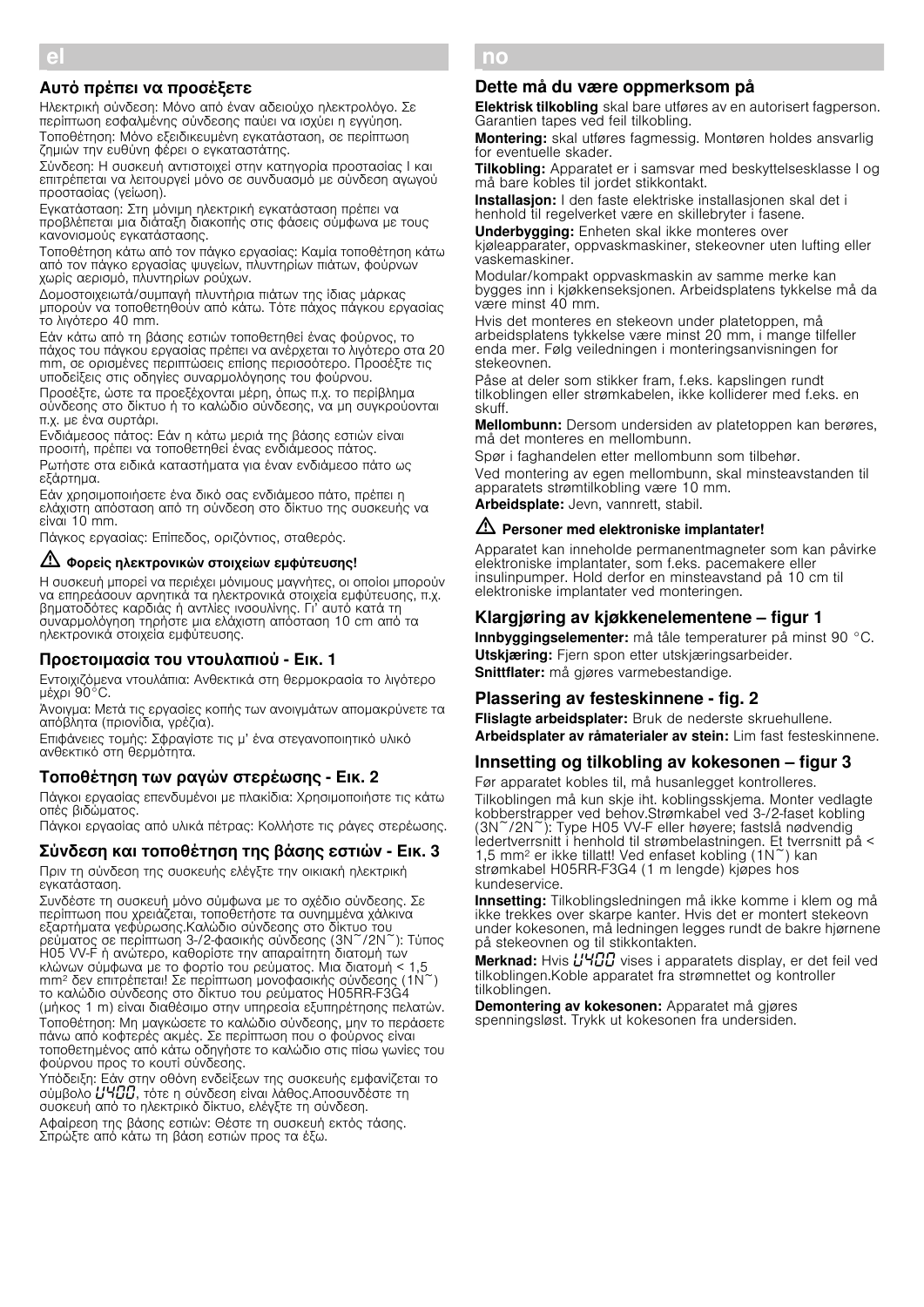# Det här är viktigt!

Elanslutning: får bara utföras av behörig elektriker. Vid felaktig anslutning gäller inte garantin.

Montering: måste utföras fackmässigt korrekt, installatören är ansvarig för skador.

Anslutning: spisen uppfyller kraven för skyddsklass I och får bara användas med ansluten skyddsjord.

Installation: i den fasta elinstallationen måste en fasavskiliare enligt anläggningsföreskrifterna anordnas.

Underbyggnad: ingen underbyggnad i form av kylskåp, diskmaskin, oventilerad ugn eller tvättmaskin.

En modul-/kompakt-diskmaskin av samma märke får användas som underbyggnad. Arbetsbänkens tjocklek måste då vara minst 40 mm.

Om en ugn monteras under spishällen måste arbetsbänken vara minst 20 mm tjock, i många fall mer. Följ anvisningarna i ugnens monteringsinstruktion.

Se noga till att utskjutande delar , t.ex. nätanslutningsdosan eller nätanslutningkabeln, inte kolliderar med t.ex. en utdragslåda.

Mellanbotten: om det går att vidröra hällens undersida måste en mellanbotten monteras.

Fråga återförsäljaren om en mellanbotten som tillbehör.

Om du använder en egen mellanbotten måste avståndet till spishällens nätanslutning vara minst 10 mm.

Arbetsbänk: plan, vågrät, stabil.

## $\sqrt{2}$  Om du har elektroniska implantat!

Enheten kan innehålla permanentmagneter som kan påverka elektroniska implantat som t.ex. pacemaker och insulinpumpar. Håll 10 cm minimiavstånd vid installation om du har elektroniska implantat.

# Förberedelse av möbel - bild 1

Inbvaanadsmöbel: ska tåla minst 90°C. Urtag: Ta bort sågspånen när du gjort urtag. Snittytor: värmebeständig försegling.

# Montera fästskenor - bild 2

Kaklade arbetsbänkar: använd de nedre skruvhålen. Bänkskivor av stenmaterial: Montera fästskenor.

# Anslutning och montering av häll - bild 3

Kontrollera avsäkringarna innan du ansluter enheten. Anslut bara enligt kopplingsschemat. Montera vid behov de medföljande kopparbyglarna.Nätanslutnngsledning: vid 3-/2 fasanslutning (3N~/2N~): typ H05 VV-F eller bättre; bestäm erforderlig ledartvärsnittsarea med hänsyn till

strömbelastningen. En tvärsnittsarea < 1,5 mm2 är inte tillåten! Vid enfasanslutning (1N~) kan nätanslutningsledningen H05RR-F3G4 (längd 1 m) beställas från kundtjänsten.

Montering: kläm inte sladden och dra den inte över vassa kanter. Vid underbyggd ugn, dra sladden till vägguttaget via ugnens bakre hörn.

Tips: får du upp *L'HOO* på enhetens display, så är den felansluten.Dra ur kontakten och kontrollera anslutningen.

Demontering av häll: koppla bort enheten från elnätet. Tryck ut hällen underifrån.

#### fi Ý Asennusohje

## Ota seuraavat seikat huomioon

Sähköliitäntä: teetä vain valtuutetulla asentajalla. Jos liitäntä on virheellinen, takuu raukeaa.

Asennus: vain ammattimainen, vaurioista vastaa asentaja. Liitäntä: laitteen suojaluokka on I, ja laitteen käyttö on sallittu vain maadoitusliitännän kanssa.

Asennus: kiinteä sähköliitäntä on varustettava asennusmääräysten mukaisella vaihejohtojen katkaisimella.

Asennus alapuolelle: älä asenna alapuolelle kylmälaitetta, astianpesukonetta, ilman omaa ilmanvaihtoa olevaa uunia, pyykinpesukonetta.

Alapuolelle voidaan asentaa samanmerkkinen moduulirakenteinen/kompakti astianpesukone. Työtason vahvuuden on silloin oltava vähintään 40 mm.

Jos keittotason alle asennetaan uuni, työtason vahvuuden on oltava vähintään 20 mm ja joissakin tapauksessa myös enemmän. Noudata uunin asennusohjeessa olevia ohjeita.

Huolehti siitä, että ulkonevat osat (kuten esimerkiksi verkkoliitäntäkotelo tai verkkokaapeli) eivät törmää esim. vetolaatikkoon.

Välipohja: jos keittotason alapuoleen pääsee käsiksi, on asennettava välipohja.

Kysy alan liikkeestä varusteena saatavaa välipohjaa. Jos käytät omaa välipohjaa, etäisyyden laitteen verkkoliitäntään pitää olla vähintään 10 mm.

Työtaso: tasainen, vaakatasossa oleva, vakaa.

# $\triangle$  Elektronisten implanttien käyttäjät!

Laitteessa voi olla kestomagneetteja, jotka voivat vaikuttaa elektronisiin implantteihin, esimerkiksi sydämentahdistimiin tai insuliinipumppuihin. Pidä sen tähden asennuksen yhteydessä vähintään 10 cm:n etäisyys elektronisiin implantteihin.

## Kalusteen valmistelu - kuva 1

Kaluste: kestettävä vähintään 90 °C lämpötilaa.

Aukko: Poista lastut aukon tekemisen jälkeen. Aukon reunat: käsittele kuumuutta kestäviksi.

# Kiinnityskiskojen asennus - kuva 2

Laatoitetut työtasot: käytä alempia ruuvireikiä. Kiveä ovet työtasot: liimaa kiinnityskiskot.

### Keittotason liittäminen ja asentaminen - kuva 3

Varmista ennen laitteen asentamista taloverkossa oleva sulakekoko.

Liitä laite vain liitäntäkuvan mukaan. Käytä tarvittaessa mukana toimitettuja kupariliittimiä.Verkkoliitäntäjohto 3-/2-vaiheisessa liitännässä (3N~/2N~): tyyppi H05 VV-F tai korkeampiarvoinen; määritä tarvittava johtimen halkaisija virran kuormituksen mukaan. Halkaisija ei saa olla < 1,5 mm2! Yksivaiheisessa liitännässä (1N~) tarvittava verkkoliitäntäjohto H05RR-F3G4 (pituus 1 m) on saatavana huoltopalvelusta

Asentaminen: varmista, että liitäntäjohto ei jää puristuksiin tai kulje terävien kulmien yli. Jos keittotason alla on uuni, vie verkkoliitäntäjohto uunin takakulmista liitäntärasiaan.

**Huomautus:** Jos laitteen näyttöön ilmestyy  $L$ <sup>4</sup> $L$ <sup>0</sup> $L$ , laite on liitetty väärin. Irrota laite sähköverkosta, tarkasta liitäntä.

Keittotason irrotus: Kytke laitteesta virta pois. Paina keittotaso alhaalta päin pois paikaltaan.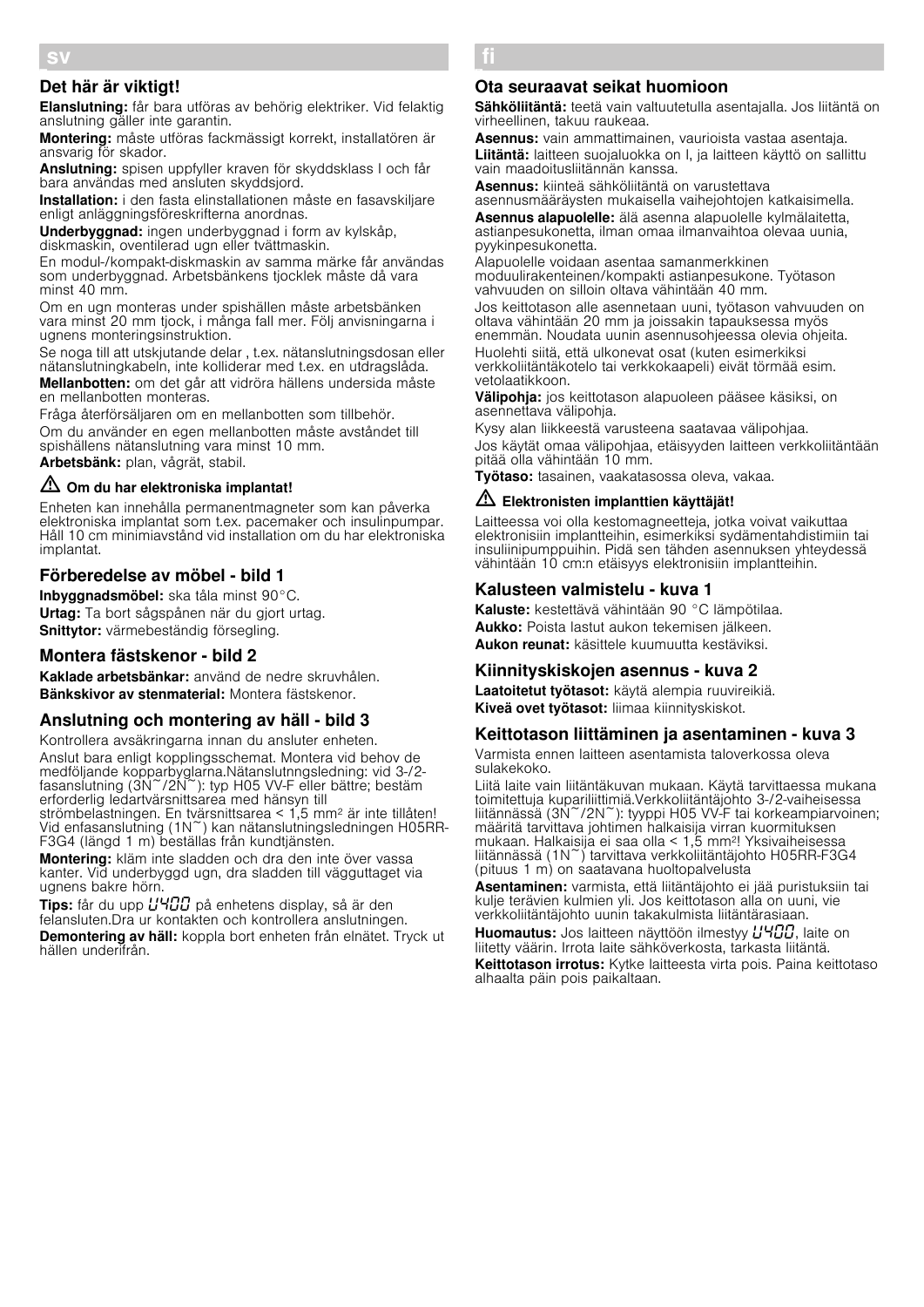### На что следует обратить внимание

Подключение к электросети: должно осуществляться только уполномоченным специалистом. В случае неправильного подключения гарантия теряет свою силу.

Монтаж: только квалифицированный, ответственность за повреждения несёт сборщик.

Подключение: прибор соответствует классу защиты I и может использоваться только в сочетании с розеткой с заземлением.

Монтаж: в стационарной электропроводке должен быть предусмотрен специальный выключатель для размыкания в фазах согласно условиям монтажа.

Встраивание техники под прибором: нельзя встраивать холодильники, посудомоечные машины, невентилируемые духовые шкафы, стиральные машины.

Возможно встраивание под прибором модульных/компактных посудомоечных машин аналогичной марки. В этом случае толщина столешницы должна быть не менее 40 мм.

Если под варочной панелью встраивается духовой шкаф, толщина столешницы должна составлять не менее 20 мм, а в некоторых случаях и более. Тогда необходимо соблюдать указания руководства по монтажу духового шкафа.

Нужно следить за тем, чтобы выступающие части, такие как корпуса мест подключения к электросети или соединительные кабели не сталкивались, например, с выдвижным ящиком.

Промежуточная полка: если нижняя сторона варочной панели открыта, необходимо установить промежуточную полку.

Узнайте о возможности приобретения промежуточной полки в специализированных магазинах.

Если вы используете собственную промежуточную полку, то расстояние от полки до места подключения прибора к электросети должно составлять не менее 10 мм.

Столешница: должна быть ровной и устанавливаться горизонтально и устойчиво.

# $\sqrt{\Delta}$  Лица, имеющие электронные имплантаты!

В прибор могут быть встроены постоянные магниты, воздействующие на электронные имплантаты, например, на кардиостимулятор или инжектор инсулина. Поэтому при монтаже следует соблюдать минимальное расстояние до электронных имплантатов 10 см.

### Подготовка мебели — рис. 1

Мебель для встраивания: термоустойчивость должна быть минимум 90 °C.

Вырез: После выполнения вырезов следует удалить опилки. Стыки: загерметизировать термостойким герметиком.

### Установка направляющих - рис. 2

Столешницы с покрытием плиткой: используйте нижние отверстия под винты.

Каменные столешницы: наклейте направляющие.

### Установка и подключение варочной панели рис. 3

Перед подключением прибора проверьте домашнюю электропроводку.

Подключите <sup>в</sup> строгом соответствии со схемой подключения. При необходимости установите прилагающиеся медные перемычки.Сетевой провод при 3-/2-фазном подключении (3N~/2N~): тип H05 VV-F или выше; определите требуемое поперечное сечение в соответствии с током нагрузки. Сечение  $<$  1,5 мм<sup>2</sup> не допустимо! При однофазном подключении (1N<sup> $\sim$ </sup>) сетевой провод H05RR-F3G4 (длина 1 м) можно приобрести через сервисную службу.

Установка: не допускайте защемления соединительного провода, не тяните его через острые кромки. При нижнем расположении духового шкафа проведите провод через задние углы духового шкафа к розетке.

Указание: на дисплее прибора появляется  $\mu$ ЧПП, это означает, что прибор подключен неправильно. Отсоедините прибор от сети и проверьте подключение.

Демонтаж варочной панели: выключите прибор. Выдавите снизу варочную панель.

#### cs Ö Montážní návod

### Je nutné dodržet tyto pokyny

Elektrické připojení: Smí provádět pouze koncesovaný odborník. V případě nesprávného připojení zaniká nárok na záruku.

Vestavba: Pouze odborným způsobem, za případná poškození odpovídá montážní firma.

Připojení: Spotřebič odpovídá stupni ochrany I a smí se používat jen s ochranným vodičem.

Instalace: U pevné elektrické instalace je třeba použít odpojovač fází podle předpisů pro instalaci.

Vestavba pod spotřebičem: Pod spotřebič nesmí být zabudovány chladničky, myčky, neodvětrávané pečicí trouby a pračky.

Pod spotřebič lze zabudovat modulární/kompaktní myčky stejné značky. Pracovní deska pak musí mít tloušťku minimálně 40 mm.

Pokud se pod varnou desku vestaví pečicí trouba, musí být tloušťka pracovní desky min. 20 mm, v některých případech i více. Dodržujte pokyny v návodu k montáži pečicí trouby.

Dbejte na to, aby přesahující části jako např. pouzdro nebo kabel síťové přípojky nekolidovaly např. se zásuvkou.

Mezidno: Pokud je spodní strana varné desky volně přístupná, je třeba zabudovat mezidno.

Ohledně možnosti zakoupení mezidna jako příslušenství se informujte ve specializované prodejně.

Pokud použijete vlastní mezidno, musí minimální vzdálenost od síťové přípojky spotřebiče činit 10 mm.

Pracovní deska: rovná, vodorovná, stabilní.

### **M** Nositelé elektronických implantátů!

Spotřebič může obsahovat permanentní magnety, které mohou ovlivňovat elektronické implantáty, např. kardiostimulátory nebo inzulinové dávkovače. Proto při montáži dodržujte minimální vzdálenost 10 cm od elektronických implantátů.

### Příprava nábytku - obrázek 1

Vestavný nábytek-: odolný minimálně vůči teplotě 90 °C. Výřez: Po vyřezávání odstraňte piliny.

Řezné plochy: Opatřete žáruvzdornou vrstvou.

# Montáž upevňovacích lišt - obrázek 2

Pracovní desky obložené dlaždicemi: Použijte spodní otvory pro šrouby.

Pracovní desky z kamenných materiálů: Nalepte upevňovací lišty.

### Připojení a zasazení varné desky - obrázek3

Před připojením spotřebiče zkontrolujte elektrickou instalaci vdomácnosti.

Připojení provádějte pouze podle schématu připojení. V případě potřeby namontujte přiložené měděné můstky.Přívodní kabel u 3-/2-fázovém připojení (3N~/2N~): Typ H05 VV-F nebo vyšší; potřebný průřez vodičů určete podle proudového zatížení. Průřez < 1,5 mm2 není přípustný! U jednofázového připojení (1N~) je síťová přípojka H05RR-F3G4 (délka 1m) k dostání u zákaznického servisu.

Použití: Přívodní kabel nesmí být přiskřípnutý a nesmí se vést přes ostré hrany. Pokud je pod spotřebičem zabudována pečicí trouba, veďte kabel k připojovací zásuvce v zadních rozích pečicí trouby.

**Upozornění:** Pokud se na displeji spotřebiče zobrazí  $\mu$ 400, je spotřebič připojený nesprávně. Odpojte spotřebič ze sítě, zkontrolujte přípojku.

Demontáž varné desky: Spotřebič odpojte od sítě. Varnou desku zespodu vytlačte.